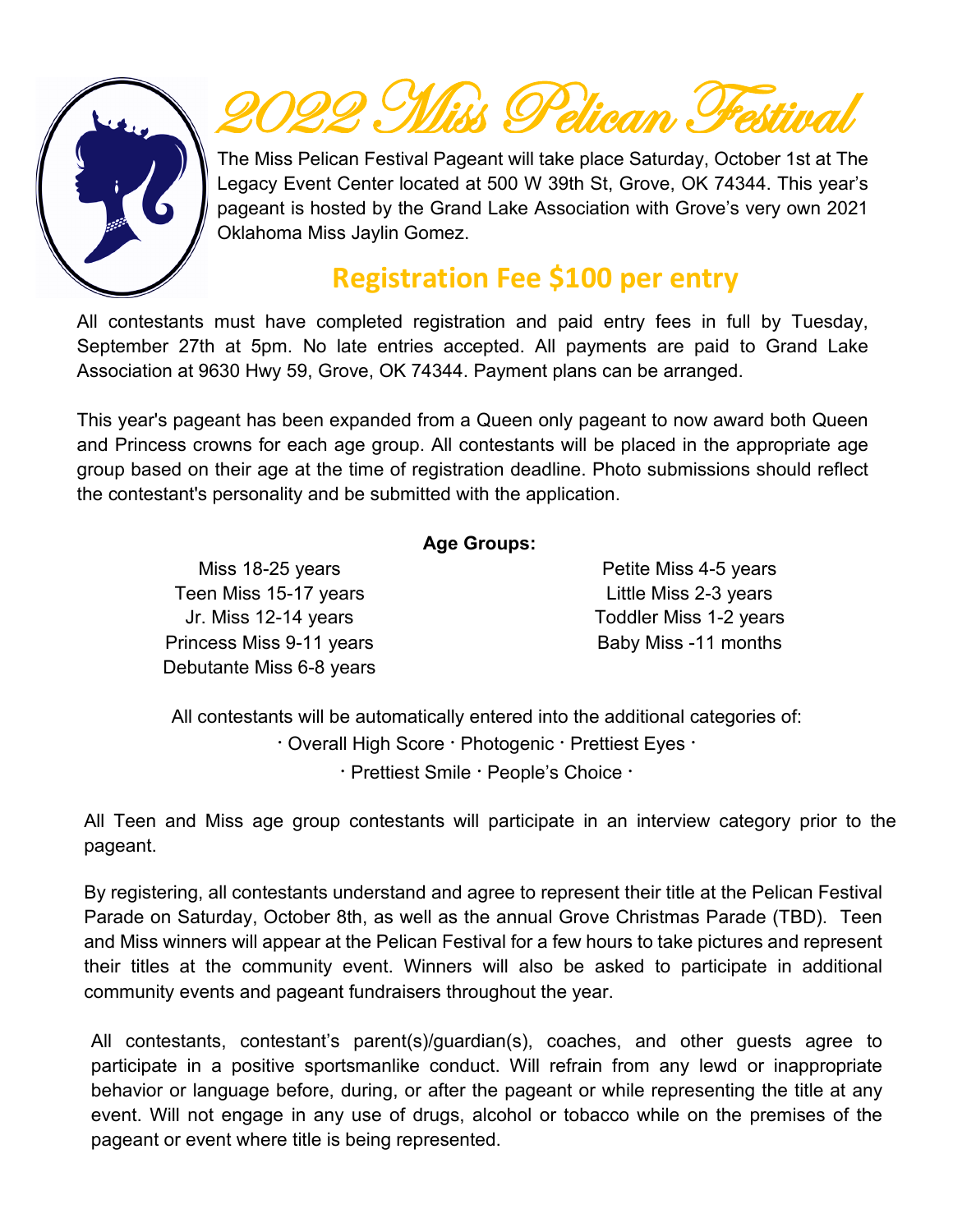|                                               |                                                                   | City ____________________________State _________________________________Zip Code __________________                                                                                                                                                                                                                    |  |  |
|-----------------------------------------------|-------------------------------------------------------------------|------------------------------------------------------------------------------------------------------------------------------------------------------------------------------------------------------------------------------------------------------------------------------------------------------------------------|--|--|
|                                               |                                                                   | Email Address <b>Automobile Contract Contract Contract Contract Contract Contract Contract Contract Contract Contract Contract Contract Contract Contract Contract Contract Contract Contract Contract Contract Contract Contrac</b>                                                                                   |  |  |
| <b>Contestants Interests &amp; Hobbies:</b>   |                                                                   |                                                                                                                                                                                                                                                                                                                        |  |  |
|                                               |                                                                   |                                                                                                                                                                                                                                                                                                                        |  |  |
| <b>Contestants Achievements &amp; Honors:</b> |                                                                   |                                                                                                                                                                                                                                                                                                                        |  |  |
|                                               |                                                                   |                                                                                                                                                                                                                                                                                                                        |  |  |
| <b>Contestants Other Titles Held:</b>         |                                                                   |                                                                                                                                                                                                                                                                                                                        |  |  |
|                                               |                                                                   |                                                                                                                                                                                                                                                                                                                        |  |  |
|                                               |                                                                   |                                                                                                                                                                                                                                                                                                                        |  |  |
|                                               | contestant's parent(s)/guardian(s), coaches, and any other guest. | *Anything not addressed above is subject to the decision of the Miss Pelican Festival Pageant Host and<br>Organizers. By signing below contestant or contestant's parent/guardian acknowledges that they have<br>read, understood, and promised to ensure that all rules and regulations will be upheld by contestant, |  |  |

Contestant Signature (if 18 or older)

Date

Contestant's Parent / Guardian (if under 18)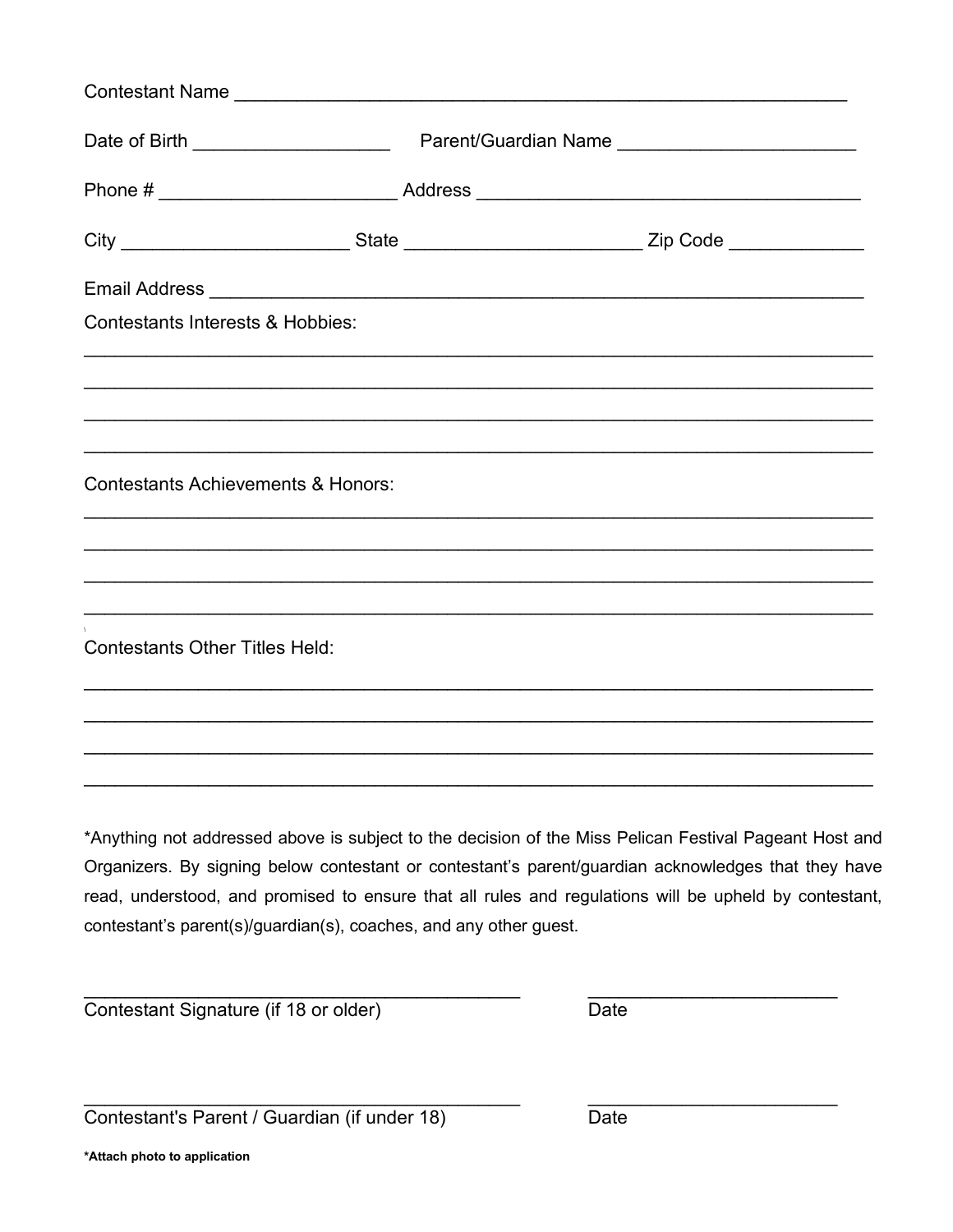## **Photo Release Form for Minors**

The Miss Pelican Festival has been granted all rights to any and all photos taken of my child as a contestant of the 2022 Miss Pelican Festival Pageant or any event as a participant or representative for the pageant. I understand that any images taken by the pageant hosts or representatives are the property of the pageant and can be used in print publications, online publications, presentations, websites, and social media, as well as any other uses determined by the pageant. I understand that I have no rights to the photos and will not be provided any compensation for their use. I understand that I have no rights to the photos and cannot revoke permission for the use of these photos.

| Date <u>_______________________</u> |  |
|-------------------------------------|--|
|                                     |  |

### **Photo Release Form for Contestants 18 and Over**

The Miss Pelican Festival has been granted all rights to any and all photos taken of me as a contestant of the 2022 Miss Pelican Festival Pageant or any event as a participant or representative for the pageant. I understand that any images taken by the pageant hosts or representatives are the property of the pageant and can be used in print publications, online publications, presentations, websites, and social media, as well as any other uses determined by the pageant. I understand that I have no rights to the photos and will not be provided any compensation for their use. I understand that I have no rights to the photos and cannot revoke permission for the use of these photos.

| <b>Contestant Name</b>      |      |
|-----------------------------|------|
| Phone #                     | Date |
| <b>Contestant Signature</b> |      |